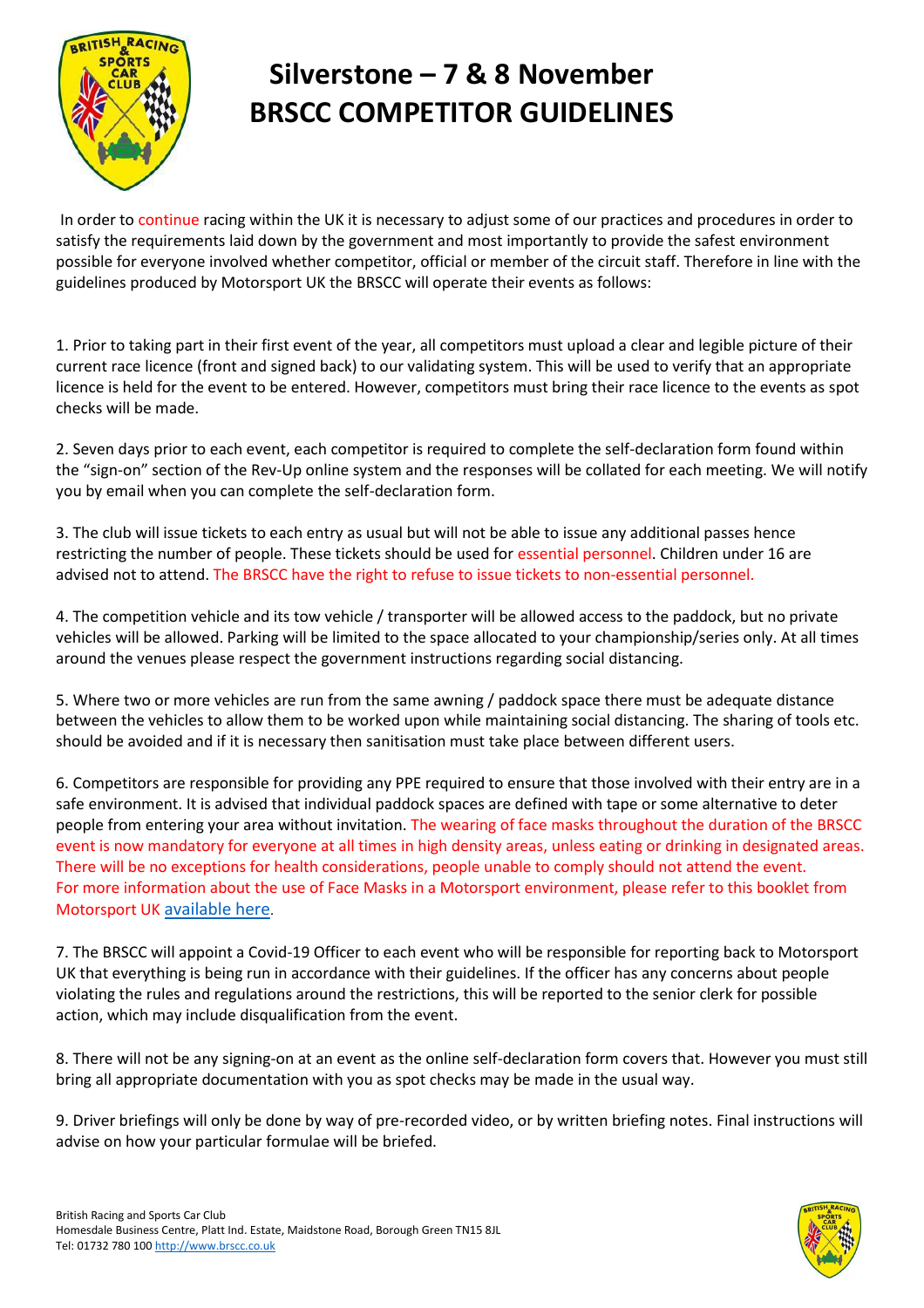

10. There must be no groups of more than six people in close proximity outside their work environment, regardless of the precautions undertaken. There will be no more than six marshals at each individual post.

11. There will not be any scrutineering before going onto track as you will have completed the online self-declaration form. However you should expect scrutineers to make checks on a number of vehicles along with checks on competitors' equipment such as overalls, helmets, etc. Failure to produce the required documentation may result in disqualification.

12. Competitors are responsible for getting their vehicle to the assembly area as usual and from there they will be directed onto the circuit. Prior to races drivers must know their grid position in order that they can find their allocated space in the assembly area and on the grid as there will be a limited number of officials to assist.

13. The use of paddock vehicles to move equipment to and from the pit lane is permitted but they may only carry equipment and have one person as the driver with no passengers. Only one person will be allowed onto the pit wall per entry for signalling.

14. Driver change procedures will be published to competitors in a separate document nearer the time of their race events.

15. While on track the rules and regulations remain unchanged so things such as track limits still apply. Should your vehicle stop trackside as a result of a problem or an incident you will be approached by a marshal at a distance. Indicate to that marshal if you are OK by giving them a "**thumbs up**" signal, failure to do so will mean that additional help will be called for to assist you personally and to move your vehicle as that marshal may be unable to assist alone. This may as a result cause a delay or a red flag.

16. At the end of each session all vehicles must go to Parc Fermé as usual. Once there you are advised to stay in the car but if you do get out stay close to your vehicle and observe social distancing at all times. No other people will be admitted to the Parc Fermé. The scrutineers will then keep any vehicles they wish to check and send the balance back to the paddock.

17. It is the competitor's responsibility to ensure that a transponder is fitted and working. Transponders can be hired prior to the event directly with TSL-timing via the following link: [https://www.tsl-timing.com/Store#!/Single-Event-](https://www.tsl-timing.com/Store#!/Single-Event-Transponder-Hire/p/211269578/category=0)[Transponder-Hire/p/211269578/category=0.](https://www.tsl-timing.com/Store#!/Single-Event-Transponder-Hire/p/211269578/category=0) Transponders will not be available for hire at the event.

18. The results of qualifying and races will not be printed out at events. Live timing, race results and grid sheets will be available via the TSL website only www.tsl-timing.com. This information will also be available on the BRSCC Event Page and online notice board.

19. It will be necessary to undertake judicial action to deal with people breaching the regulations. However this will be done by observing social distancing.

All judicial procedures undertaken will be done electronically. Penalties and decisions from the clerk of the course will be announced verbally, over the phone or in a face-to-face meeting if the facilities allow it and then sent electronically. Protests or appeals must be submitted electronically by completing the protests and appeal form available on the MSUK website and the BRSCC event page and emailed to the secretary of the meeting in good time. We will notify you of the correct email address to use prior to each event.

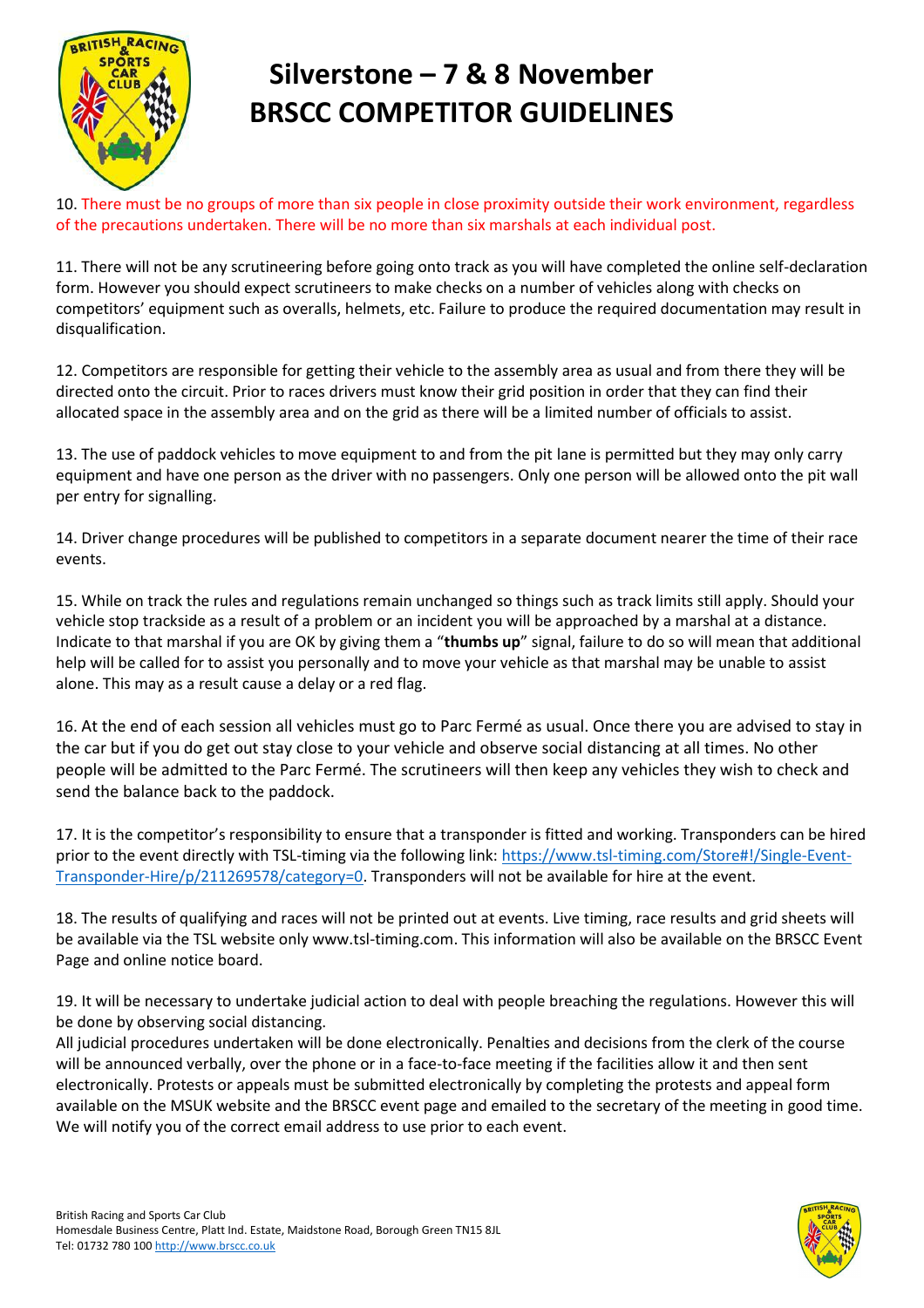

20. Race administration will be in operation at each event. However, we request that people contact their championship/series co-ordinators in the first instance for assistance. If you do need to contact race administration, then please phone our race administration contact line on 01732 795 192 (the number will only be active during the events). Please only go to race administration in person if it is absolutely necessary or if invited by a BRSCC official.

21. Safety in all areas of the venue is the responsibility of all present to ensure that risk is minimised. The wearing of face masks / coverings is mandatory.

22. Medical provision for the track will be maintained as you would expect. However the medical centre is primarily for the competitors and should not be used as a drop in centre for minor injuries. Competitors should carry a first aid kit to deal with minor injuries. It is imperative that anyone feeling unwell with Covid-19 like symptoms should not attend the medical centre; rather they should inform race administration (01732 795 192) of their concern before leaving the venue to contact their doctor or call the NHS helpline 111.

23. There will be limited media involvement which will be at the total discretion of the venue operator as to who is admitted.

24. As of 01/07/2020, overnight stays at the venues are permitted from the evening prior to your race day. It is advisable to contact the venue nearer the time to check for any updates. When staying overnight, government and circuit guidelines must be complied with. During overnight stays at the venues, no groups of more than six people should gather at any time.

25. In addition to these guidelines there may be other restrictions imposed by the venue and these must be followed at all times.

26. Podium celebrations will be done observing social distancing, with trophy recipients going on the podium individually.

27. Officials or competitors who tested positive or developed COVID-19 symptoms may not participate for 14 days following the test, even where there are no symptoms, or where there are symptoms 14 days after becoming symptom-free. Anyone wishing to return within 14 days may only do so after a negative test and when fully fit to undertake required duties.